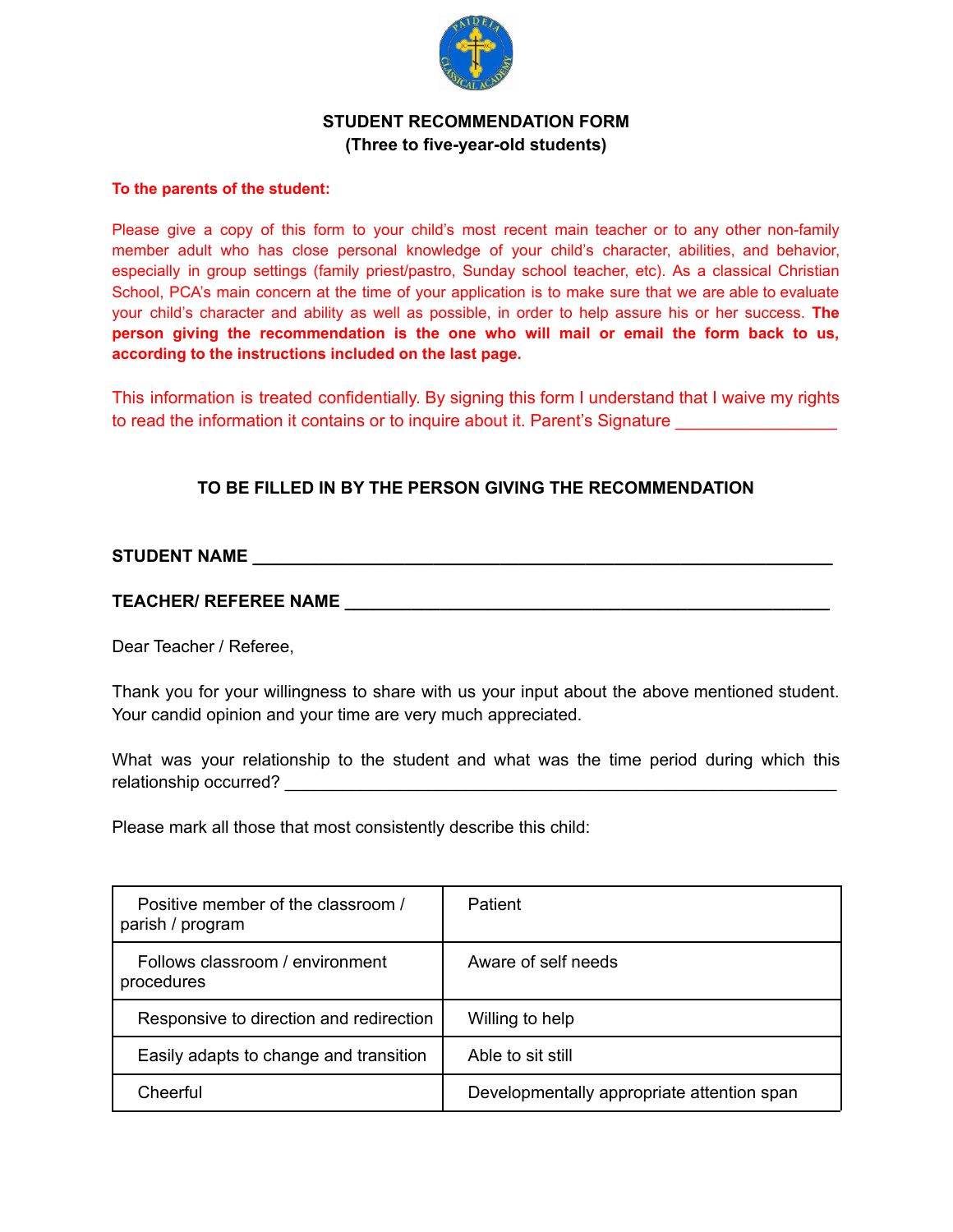

| Responds well to adults' attempts to<br>soothe; self-soothes occasionally | Works well independently, for reasonable<br>periods of time, according to his/her age                                |
|---------------------------------------------------------------------------|----------------------------------------------------------------------------------------------------------------------|
| Communicates his/her needs well,<br>according to his/her age              | Understands difference between his/her<br>belongings and other people's belongings as<br>appropriate for his/her age |
| Plays well with peers                                                     | Enjoys story time                                                                                                    |

| Rate the student's family on the<br>following characteristics                                                                 | Always | <b>Usually</b> | Occasionally | Seldom | <b>Never</b> |
|-------------------------------------------------------------------------------------------------------------------------------|--------|----------------|--------------|--------|--------------|
| Maintained an honest, open<br>communication with the student's<br>teachers and staff                                          |        |                |              |        |              |
| If issues appeared, worked as a team<br>with the school in order to solve them<br>in the best interest of the student         |        |                |              |        |              |
| Volunteered time, treasure, and talent                                                                                        |        |                |              |        |              |
| Manifested a desire to see the school<br>grow, being cooperative and<br>supportive towards the school's vision<br>and purpose |        |                |              |        |              |

Observations about student's behavioral functioning (please include areas of strengths and needs) \_\_\_\_\_\_\_\_\_\_\_\_\_\_\_\_\_\_\_\_\_\_\_\_\_\_\_\_\_\_\_\_\_\_\_\_\_\_\_\_\_\_\_\_\_\_\_\_\_\_\_\_\_\_\_\_\_\_\_\_\_\_\_\_\_\_\_\_\_\_

\_\_\_\_\_\_\_\_\_\_\_\_\_\_\_\_\_\_\_\_\_\_\_\_\_\_\_\_\_\_\_\_\_\_\_\_\_\_\_\_\_\_\_\_\_\_\_\_\_\_\_\_\_\_\_\_\_\_\_\_\_\_\_\_\_\_\_\_\_\_\_\_\_\_\_\_

\_\_\_\_\_\_\_\_\_\_\_\_\_\_\_\_\_\_\_\_\_\_\_\_\_\_\_\_\_\_\_\_\_\_\_\_\_\_\_\_\_\_\_\_\_\_\_\_\_\_\_\_\_\_\_\_\_\_\_\_\_\_\_\_\_\_\_\_\_\_\_\_\_\_\_\_

(Please fill this answer in only if you are a teacher or priest/pastor) From a teacher's / priest's/ pastor's perspective, does the student receive proper spiritual, academic, and disciplinary support from his/her parents?\_\_\_\_\_\_\_\_\_\_\_\_\_\_\_\_\_\_\_\_\_\_\_\_\_\_\_\_\_\_\_\_\_\_\_\_\_\_\_\_\_\_\_\_\_\_\_\_\_\_\_\_

\_\_\_\_\_\_\_\_\_\_\_\_\_\_\_\_\_\_\_\_\_\_\_\_\_\_\_\_\_\_\_\_\_\_\_\_\_\_\_\_\_\_\_\_\_\_\_\_\_\_\_\_\_\_\_\_\_\_\_\_\_\_\_\_\_\_\_\_\_\_\_\_\_\_\_\_

Observations about student's emotional/mental functioning (please include areas of strengths and needs) \_\_\_\_\_\_\_\_\_\_\_\_\_\_\_\_\_\_\_\_\_\_\_\_\_\_\_\_\_\_\_\_\_\_\_\_\_\_\_\_\_\_\_\_\_\_\_\_\_\_\_\_\_\_\_\_\_\_\_\_\_\_\_\_\_\_